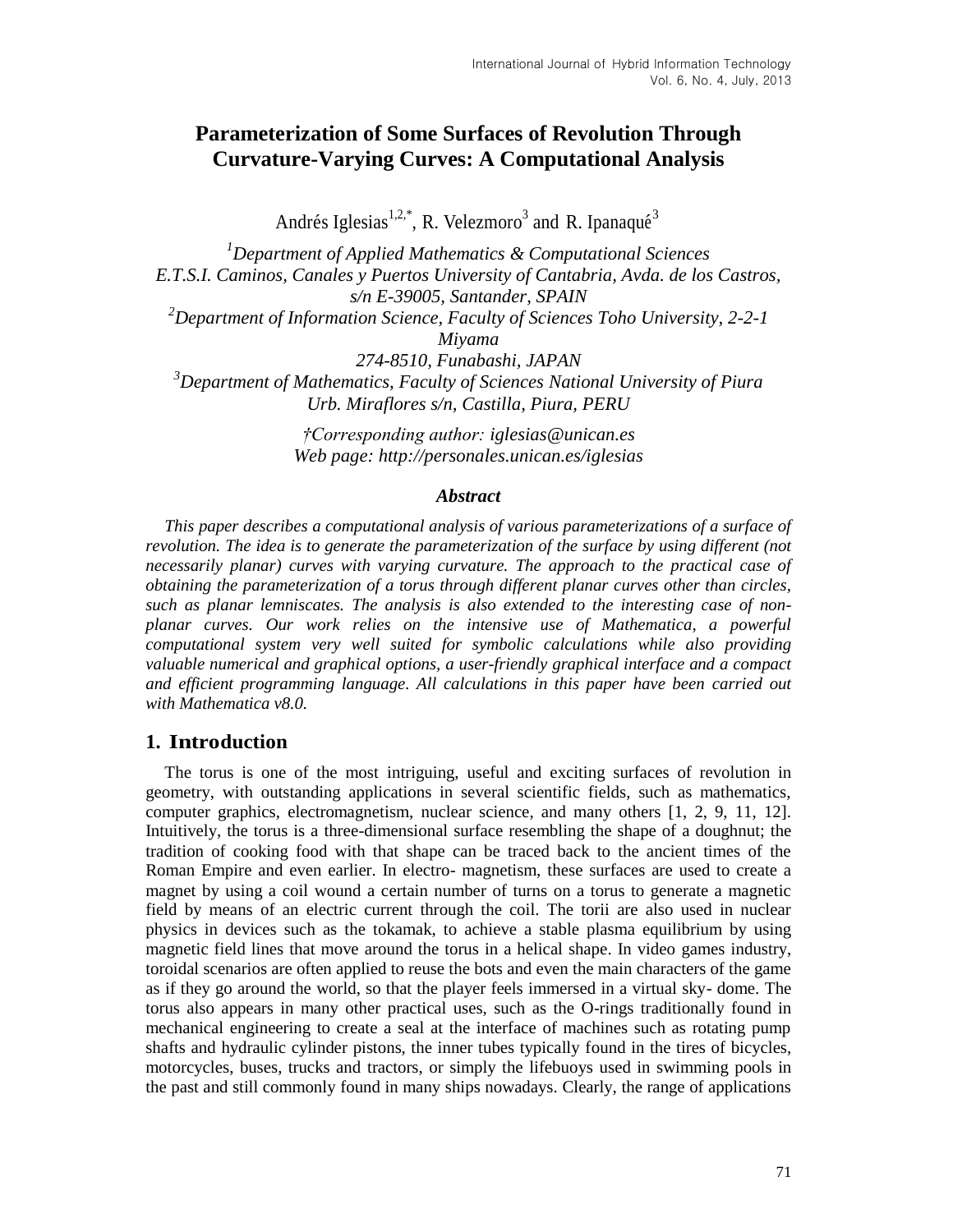of the torus goes far beyond the apparent simplicity of its shape. This justifies our interest to explore the parameterization of a torus from a computational perspective, the actual motivation of the present contribution.

Mathematically speaking, a torus T is simply a surface of revolution generated by revolving a circle C in the three-dimensional space R3 about an axis L coplanar with the circle. Depending on the relationship between the axis of revolution L and the surface T, different names are usually considered: if L does not touch the circle C, T has a ring shape and is called a ring torus or simply torus; if, however, the axis L is tangent to the circle C, the resulting surface T is called a horn torus; finally, when the axis L is a chord of the circle C, T is called a spindle torus. A degenerate case appears when the axis L is a diameter of the circle C, which simply generates the surface of a sphere (see [7, 8, 10] for further information about the mathematical basis of this field).

A torus can readily be defined parametrically: it is just a matter of considering a parameterization of circle C with respect to a reference system in R3 and then to apply a rotation matrix to obtain such a parameterization [13]. In this paper, we are interested to go further and analyze the following related questions:

*1. Are there planar curves (other than circles) that can generate a torus as a surface of revolution?*

*2. Are there non-planar curves that can generate a torus as a surface of revolution?*

*3. If 1 and 2 hold, how do the toroidal curves obtained by applying the resulting parameterization onto linear curves look like?*

*4. If such toroidal curves are projected onto the coordinate planes, is it possible to find some kind of symmetry in those projected curves?*

#### **1.1. Aims and Structure of the Paper**

In this work we try to answer these questions by following a computational approach. Our work relies on the intensive use of Mathematica, a powerful computational system very well suited for symbolic calculations [14] while also providing valuable numerical and graphical options, a user- friendly graphical interface and a compact and efficient programming language.

The structure of this paper is as follows: Section 2 provides some basic mathematical background. The core of the paper is in Section 3, where some parameterizations of the torus through curvature-varying curves are obtained by means of symbolic computer manipulations. The section explores the cases of planar and non-planar curves. Answers to the questions posed above are provided. The paper closes with the main conclusions of our work and some further remarks.



**Figure 1. (Left) Graphical Scheme for the Parameterization of the Torus; (Right) Lemniscate Curve on the Torus**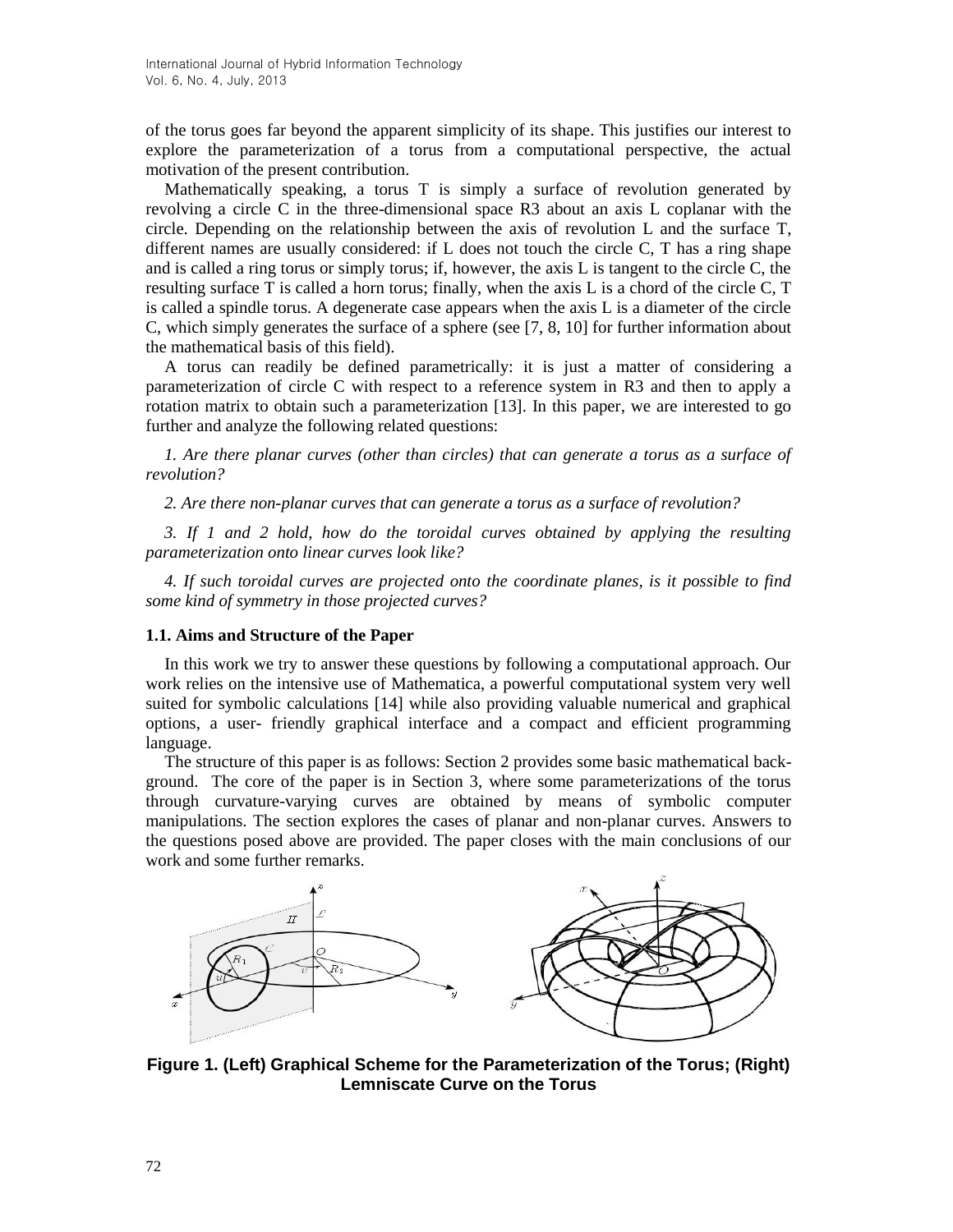#### **2. Basic Mathematical Background**

Let us suppose that we are given a circle C and a line L coplanar with the circle but external to it. Without loss of generality, we can assume that L is the vertical axis z and the circle C lies on the vertical plane xz, represented onwards as  $\Pi$ ,  $R1 > 0$  is the distance from L to the center of C, and R2 (with  $0 < R2 < R1$ ) is the radius of C, according to Figure 1(left). Then, the torus T can be parameterized as:

$$
\mathbf{T} = S(u, v) = \begin{bmatrix} \begin{pmatrix} \cos(v) & -\sin(v) & 0 \\ \sin(v) & \cos(v) & 0 \\ 0 & 0 & 1 \end{pmatrix} \cdot \begin{pmatrix} R_1 + R_2 \cos(u) \\ 0 \\ R_2 \sin(u) \end{pmatrix} \end{bmatrix}^T
$$
(1)

or, equivalently:

$$
T = S(u, v) = (\cos(v)(R_1 + R_2 \cos(u)), \sin(v)(R_1 + R_2 \cos(u)), R_2 \sin(u))
$$
 (2)

where u and v are the parameters of the surface, both valued on the interval  $[0, 2\pi]$ .

The implicit equation in Cartesian coordinates is given by:

$$
\left(R_1 - \sqrt{x^2 + y^2}\right)^2 + z^2 = R_2^2.
$$

By algebraic elimination of the square root in Eq. (3), we get the quartic equation:

 $\bar{a}$ 

$$
\left(x^2 + y^2 + z^2 + R_1^2 - R_2^2\right)^2 = 4R_1^2\left(x^2 + y^2\right).
$$
\n(4)

Intersecting now Eq. (4) with the plane  $x = R2$  we obtain the contour curve defined by:

$$
\left(y^2 + z^2 + R_1^2\right)^2 = 4R_1^2\left(y^2 + R_2^2\right),\tag{5}
$$

whose graphical representation is given by the lemniscate on the plane  $x = R2$  displayed in Figure 1(right). This shows that it is possible to find lemniscate curves on a torus.

Our goal now is to obtain a parameterization of the torus in terms of some of those curves and then extend such a parameterization to other types of curves, as described in next section.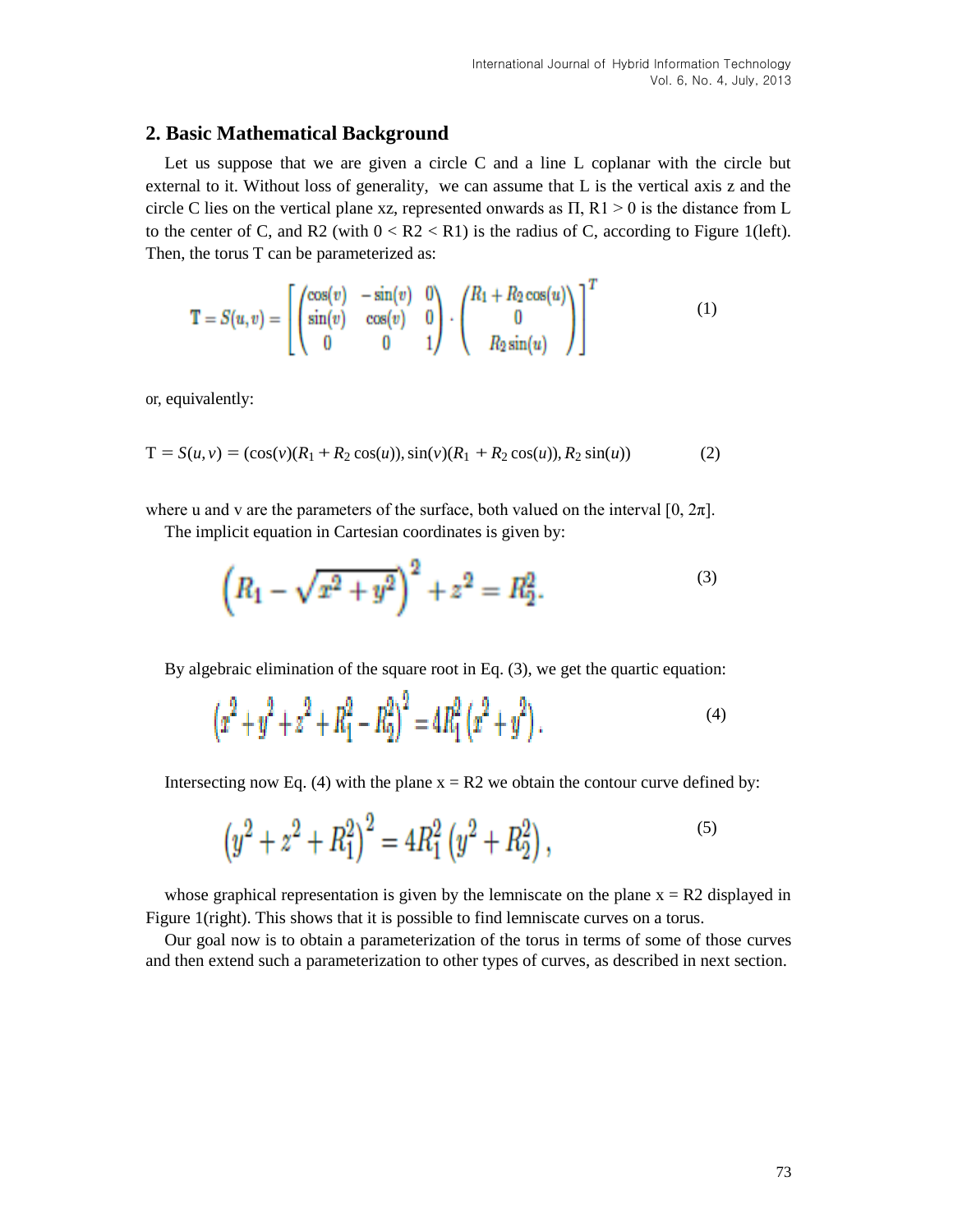

**Figure 2. A Parameterization of a Torus through the Lemniscate Curve given by Eq. (6)**

### **3. Parameterization of a Torus through Planar and Non-Planar Curvature-Varying Curves**

In this section we derive different parameterizations of the torus through some curves of variable curvature. Similarly to the analysis carried out in [6], we begin our discussion with the case of planar curves. Then, the case of non-planar curves (*i.e.*, curves of nonzero torsion) is presented.

#### **3.1. Case I: Planar Curves**

#### **3.1.1. Parameterization of a Torus through a Lemniscate Curve**

The parametric equations of the lemniscate curve in Eq. (5) are given by:

$$
\left(R_2, \frac{2\sqrt{2}R_2\cos(u)}{1+\sin^2(u)}, \frac{2\sqrt{2}R_2\cos(u)\sin(u)}{1+\sin^2(u)}\right) \tag{6}
$$

Proceeding similarly to Eqs. (1)-(2), we can obtain a parameterization of the torus by applying a rotation to the lemniscate around the axis z. Making the calculations with Mathematica, we get:

$$
\text{In}\left[\left.1\right] \right.:=\text{torus}\left[\textbf{u}_{-},\textbf{v}_{-},\text{R2}_{-}\right]:=\left(\begin{pmatrix}\text{Cos}\left[v\right] & -\text{Sin}\left[v\right] & 0 \\ \text{Sin}\left[v\right] & \text{Cos}\left[v\right] & 0 \\ 0 & 0 & 1\end{pmatrix} \cdot \begin{pmatrix}\text{R2} \\ \frac{2\sqrt{2}\,\text{R2}\,\text{Cos}\left[u\right]}{1+\text{Sin}\left[u\right]^{2}} \\ \frac{2\sqrt{2}\,\text{R2}\,\text{Cos}\left[u\right]}{1+\text{Sin}\left[u\right]^{2}}\end{pmatrix}\right)^{\text{I}}
$$

We can now compute this parameterization for any particular value of parameter R2, for instance,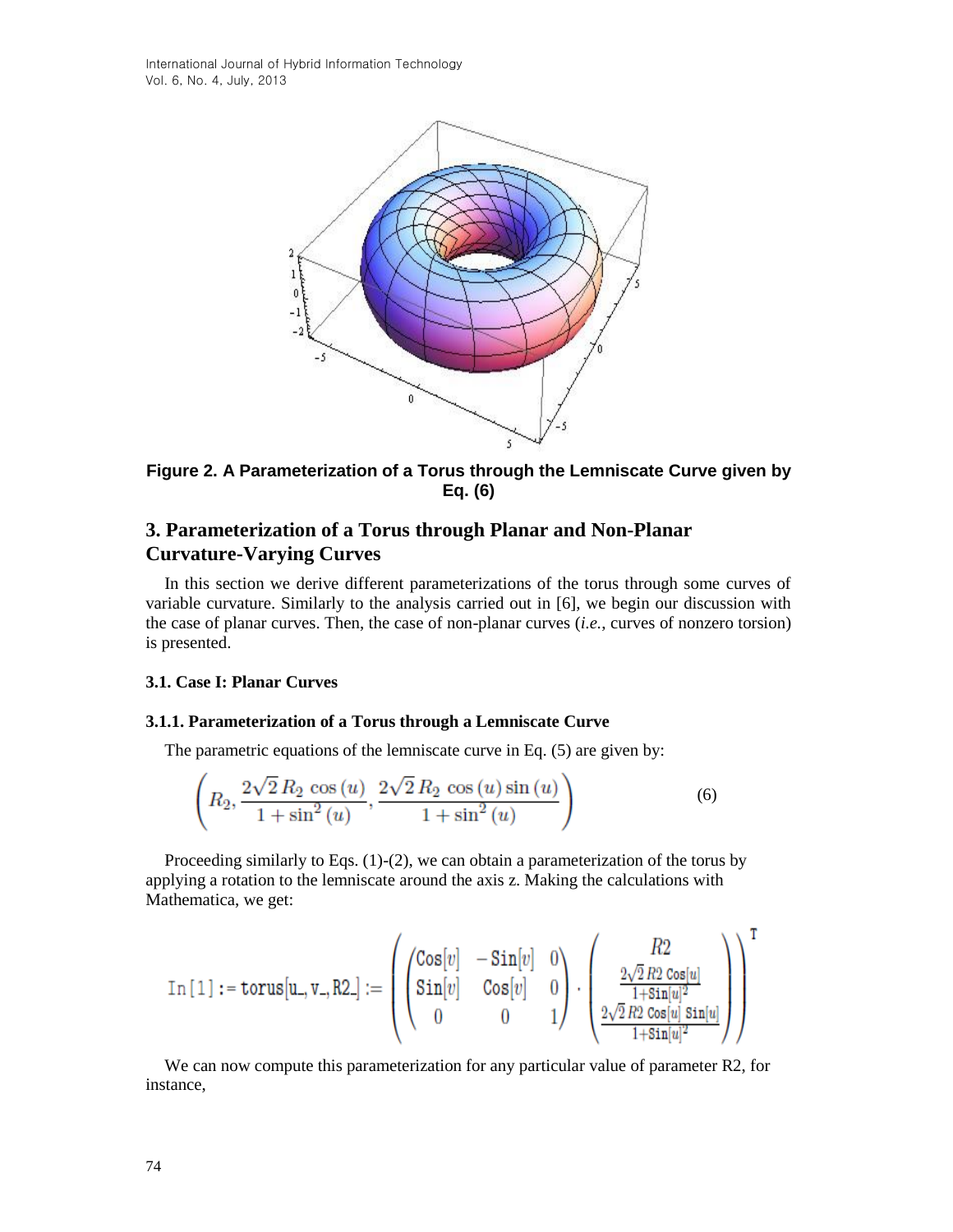

**Figure 3. A Parameterization of a Torus through the Generalized Lemniscate Curve given by Eq. (7)**

 $R_2 = 2$  as:  $In [2]:=torus[u, v, 2]$ Out  $[2] = \left\{ \left\{ 2\cos[v] - \frac{4\sqrt{2}\cos[u]\sin[v]}{1+\sin[u]^2}, \frac{4\sqrt{2}\cos[u]\cos[v]}{1+\sin[u]^2} + 2\sin[v], \frac{4\sqrt{2}\cos[u]\sin[u]}{1+\sin[u]^2} \right\} \right\}$ In [3] := ParametricPlot3D [torus[u, v, 2],  $\{u, -\pi/2, \pi/2\}$ ,  $\{v, 0, 2\pi\}$ ]

## Out  $[3]$  = See Figure 2

#### **3.1.2. Parameterization of a Torus through a Generalized Lemniscate Curve**

The parametric equations of the generalized lemniscate curve lying on the plane  $x = b$  are given by:

$$
\left(b, \frac{a\,\cos\left(u\right)}{1+\sin^2\left(u\right)}, \frac{a\,\cos\left(u\right)\sin\left(u\right)}{1+\sin^2\left(u\right)}\right) \tag{7}
$$

Proceeding similarly to the previous case, we get the following parameterization of the torus:

$$
\text{In [4]}: = \text{torusgen}[u_-, v_-, a_-, b_+] := \left( \begin{pmatrix} \text{Cos}[v] & -\text{Sin}[v] & 0 \\ \text{Sin}[v] & \text{Cos}[v] & 0 \\ 0 & 0 & 1 \end{pmatrix} \cdot \begin{pmatrix} b \\ \frac{a \text{ Cos}[u]}{1 + \text{Sin}[u]^2} \\ \frac{a \text{ Cos}[u]}{1 + \text{Sin}[u]^2} \end{pmatrix} \right)
$$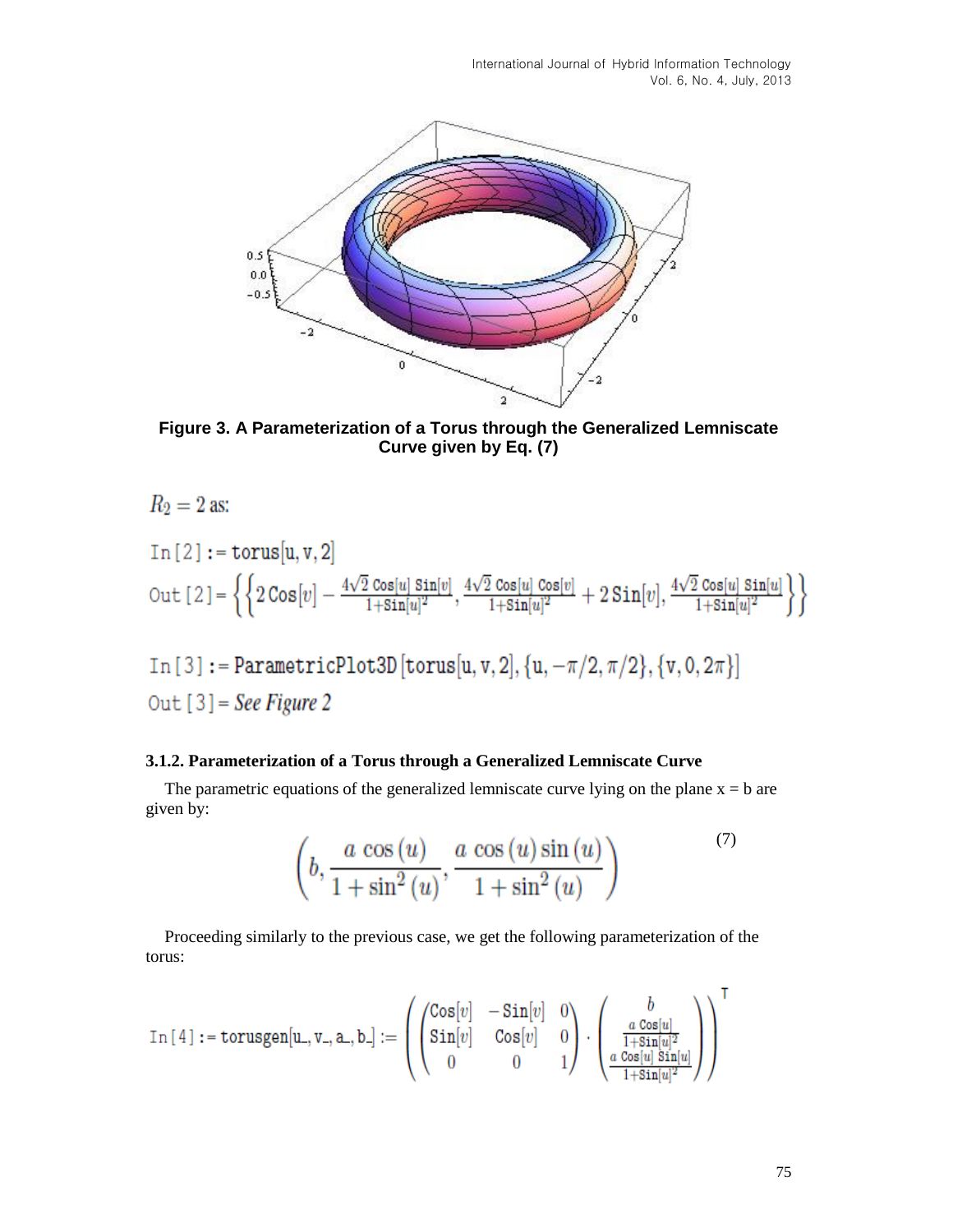#### For instance:







$$
\text{Out [5]} = \left\{ \left\{ 2\cos[v] - \frac{2\cos[u]\sin[v]}{1+\sin[u]^2}, \frac{2\cos[u]\cos[v]}{1+\sin[u]^2} + 2\sin[v], \frac{2\cos[u]\sin[u]}{1+\sin[u]^2} \right\} \right\}
$$
\n
$$
\text{In [6]} := \text{ParametericPlot3D} \left[ \text{torusg}[u, v, 2, 2], \{u, -\pi/2, \pi/2\}, \{v, 0, 2\pi\} \right]
$$
\n
$$
\text{Out [6]} = \text{See Figure 3}
$$

#### **3.1.3. Toroidal Curves and their Projections onto the Coordinate Planes**

The parametric equations of the toroidal curve obtained by applying the parameterization given by torus  $\text{sum} [u, v, 4\sqrt{2}, 2]$  /e t  $\rightarrow$  (t, t) are given by:

$$
\begin{aligned} &\text{In}\left[\,7\,\right]:=\text{torusgen}[t,t,4\sqrt{2},2] \\ &\text{Out}\left[\,7\,\right]=\left\{\left\{2\,\text{Cos}[t]-\frac{4\sqrt{2}\,\,\text{Cos}[t]\,\text{Sin}[t]}{1+\text{Sin}[t]^2},2\,\text{Sin}[t]+\frac{4\sqrt{2}\,\,\text{Cos}[t]^2}{1+\text{Sin}[t]^2},\frac{4\sqrt{2}\,\,\text{Cos}[t]\,\text{Sin}[t]}{1+\text{Sin}[t]^2}\right\}\right\} \end{aligned}
$$

with graphical representation given by:

In [8]: = ParametricPlot3D[torusgen[t, t, 
$$
4\sqrt{2}
$$
, 2], {t, 0,  $2\pi$ }]  
Out [8] = *See Figure 4 (top-left)*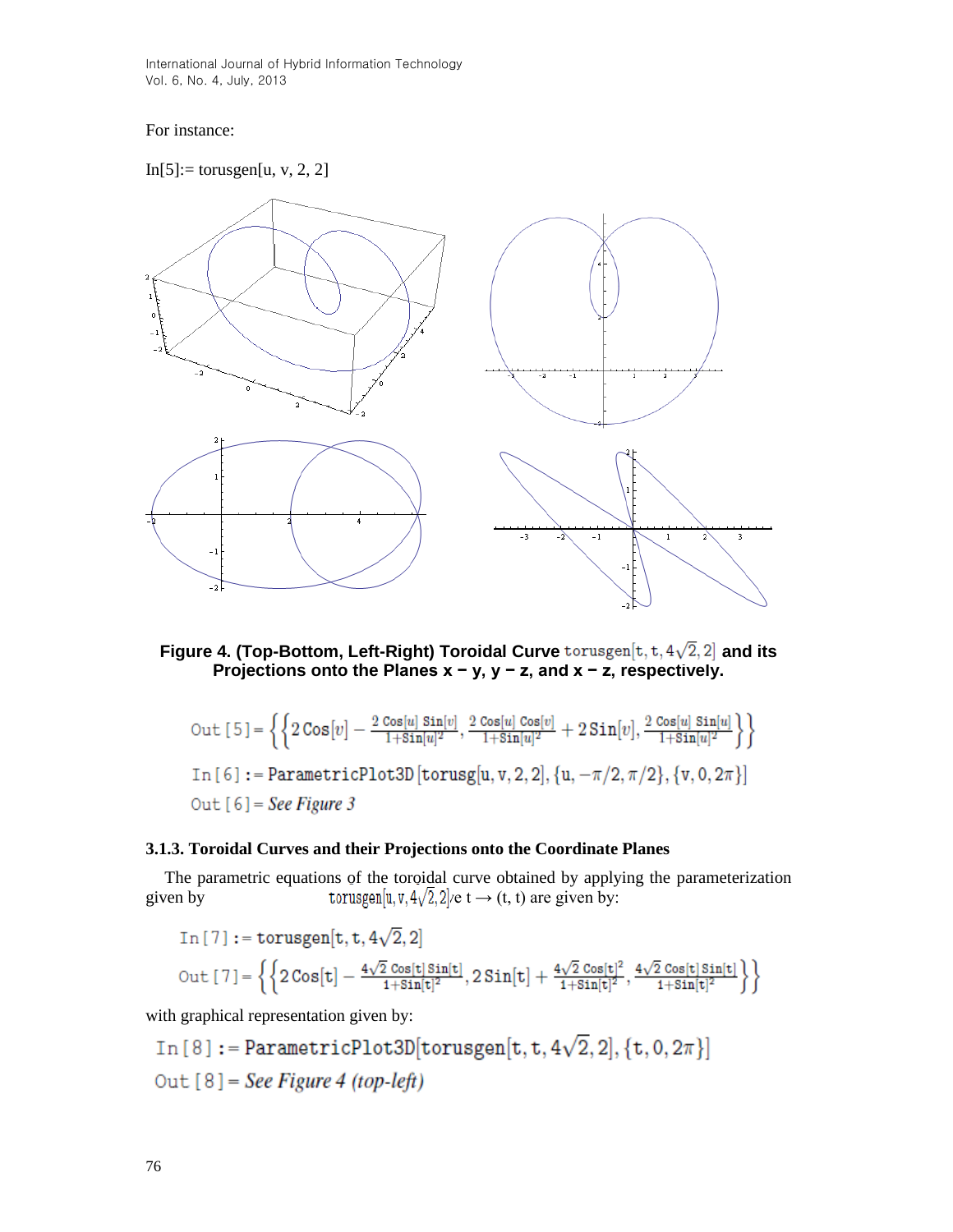

The graphical representation of the projections of the toroidal curve given by torus gen[t, t,  $4\sqrt{2}$ , 2] onto the coordinate planes is obtained as:

 $In [9]:=ParametricPlot[Delete[$ torusgen $[t, t, 4\sqrt{2}, 2], \{1, \# \}, \{t, 0, 2\pi\} \& \sqrt{\mathbb{Q}}\{3, 1, 2\}$ Out  $[9] = {Fig. 4(top-right), Fig. 4(bottom-left), Fig. 4(bottom-right)}$ 

Similar steps can be carried out for the toroidal curve given by the same parameterization as applied to the linear curve  $t \rightarrow (12t, t)$ , displayed in Figure 5(top-left). The corresponding projections onto the coordinates planes are shown in the other pictures of Figure 5 for the planes  $x - y$ ,  $y - z$ , and  $x - z$ , displayed in Figure 5(top-right), (bottom-left), and (bottomright), respectively.

#### **3.2. Case II: Non-Planar Curves**

In this case, we can compute the parameterization of the torus as: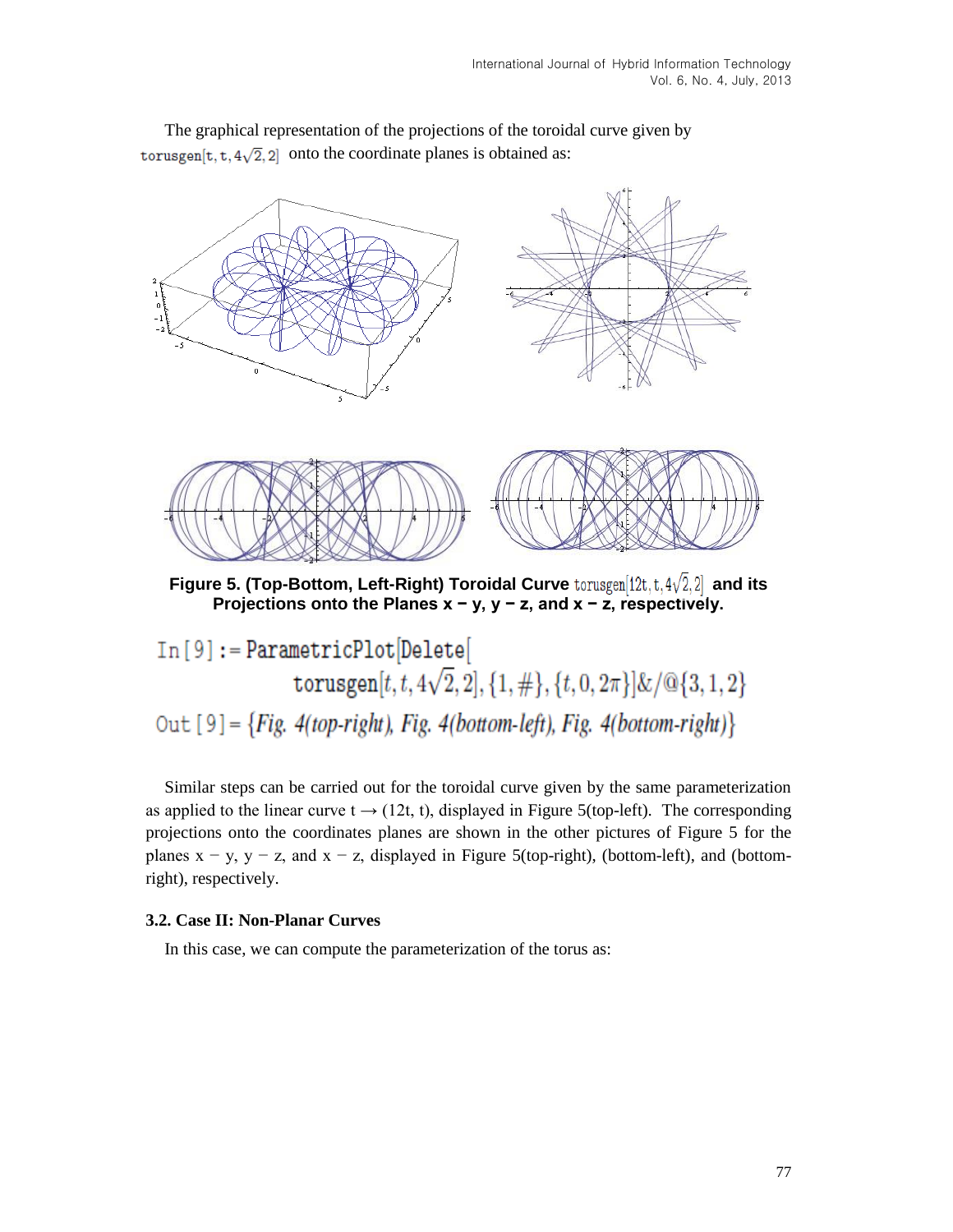$$
\begin{split} \text{In}\left[10\right]:&=\text{torus1}[u_-,v_-]:= \\ &\left(\begin{pmatrix} \text{Cos}[v] & -\text{Sin}[v] & 0 \\ \text{Sin}[v] & \text{Cos}[v] & 0 \\ 0 & 0 & 1 \end{pmatrix} \cdot \begin{pmatrix} 2\text{Cos}[u] - \frac{4\sqrt{2}\text{ Cos}[u]\text{Sin}[u]}{1+\text{Sin}[u]^2} \\ 2\text{Sin}[u] + \frac{4\sqrt{2}\text{ Cos}[u]^2}{1+\text{Sin}[u]^2} \\ \frac{4\sqrt{2}\text{ Cos}[u]\text{Sin}[u]}{1+\text{Sin}[u]^2} \end{pmatrix} \right)^{\mathsf{T}} \\ \text{In}\left[11\right]:&=\text{ParametricPlot3D}[\text{torus1}[u,v],\left\{u,\frac{-\pi}{2},\frac{\pi}{2}\right\},\left\{v,0,2\pi\right\}, \\ &\text{ViewPoint}\rightarrow\{3,1,-2\},\text{ViewVertical}\rightarrow\{0,0,-3\}\end{split}
$$

Out  $[11]$  = See Figure 6



**Figure 6. Torus Parameterized through the Non-Planar Curve given by Out [7] for the Domain: −π/2 ≤ u ≤ π/2** ∧ **0 ≤ v ≤ 2π.**

$$
\text{In [12]} := \text{ParametricPlot3D}[\text{torus1}[u, v], \left\{u, \frac{-\pi}{2}, \frac{\pi}{2}\right\}, \left\{v, 0, \frac{7\pi}{4}\right\},\
$$
\n
$$
\text{ViewPoint} \rightarrow \{3, 1, -2\}, \text{ViewVertical} \rightarrow \{0, 0, -3\}, \text{Mesh} \rightarrow \{15, 13\}\}
$$

Out  $[12]$  = See Figure 7

The graphical representation of the toroidal curve for the parameterization torus1[u, v] applied to the linear curve  $t \rightarrow (12t, t)$  is given by: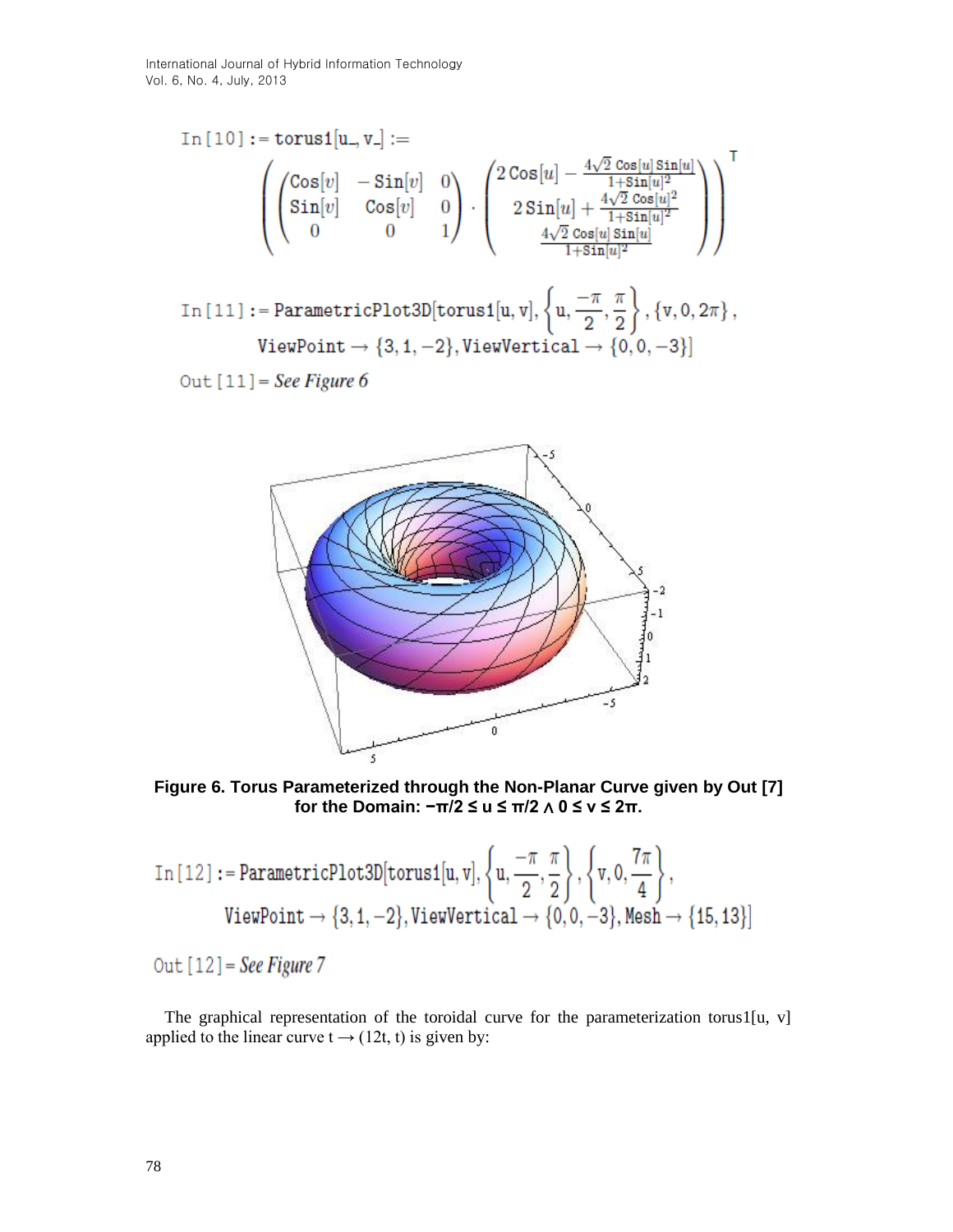# $In [13]:= ParametricPlot3D[torus1[12t, t], {t, 0, 2 $\pi$ }]$ Out  $[13]$  = See Figure 8 (top-left)

Similar to the previous case, we can display the projections of the toroidal curve torus1[12t, t]. They are shown in the other three pictures of Figure 8.



**Figure 7. Torus Parameterized through the Non-Planar Curve given by Out [7] for the Domain: −π/2 ≤ u ≤ π/2** ∧ **0 ≤ v ≤ 7π/4**

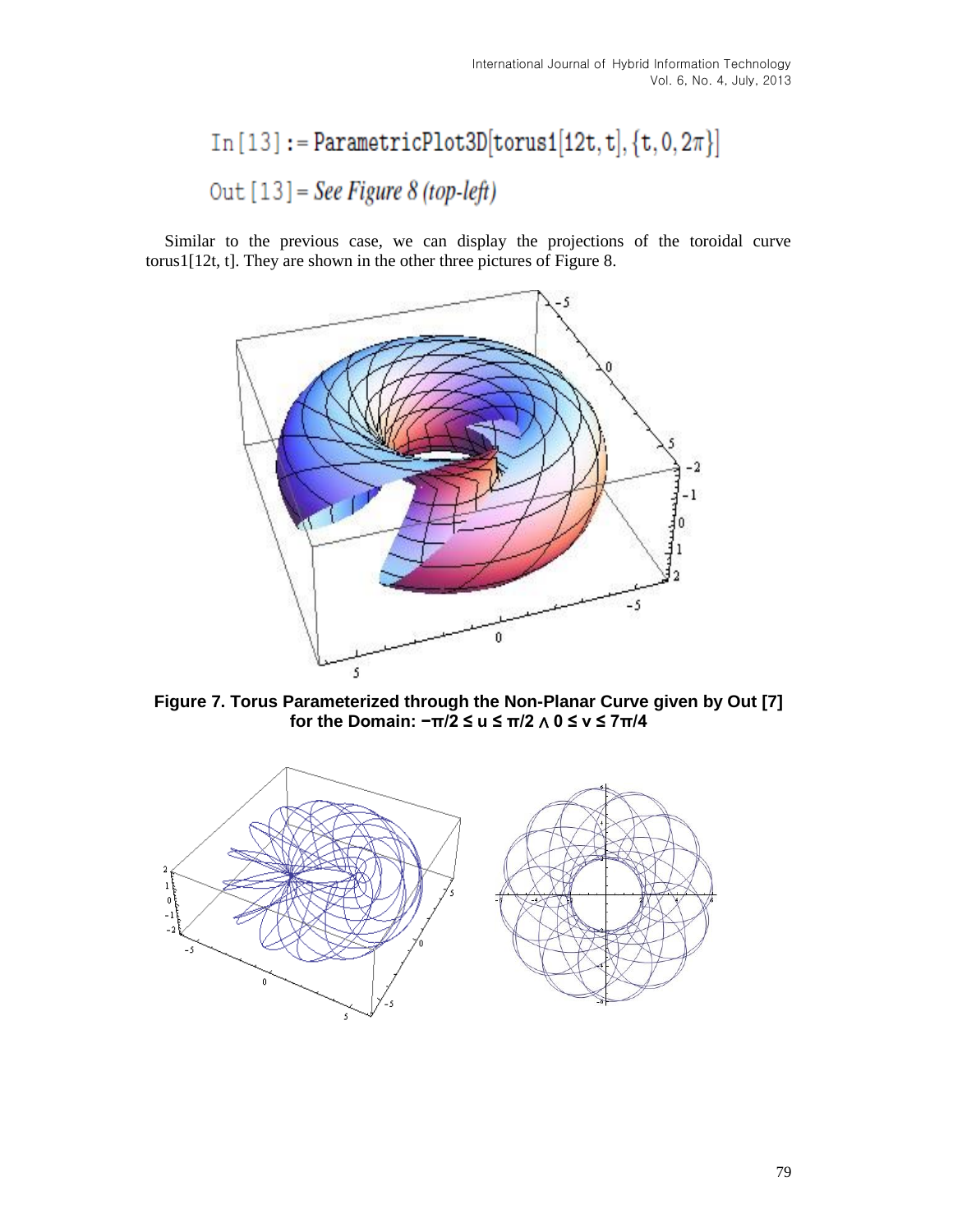

**Figure 8. Toroidal Curve torus1 [12t, t] (Top-Left) and its Projections onto the Planes x − y (Top-Right), y − z (Bottom-Left) and x − z (Bottom-Right)**

#### **4. Conclusions and Further Remarks**

This paper illustrates a symbolic computational approach for the parameterization of surfaces of revolution through curvature-varying curves. The approach relies on the intensive use of the symbolic and numerical features of the popular symbolic computation program Mathematica. This approach is applied to the particular case of a torus, a parametric surface with striking mathematical properties and a wide range of applications in several fields. Our computational analysis shows that the torus can be parameterized not only through circles but also through lemniscates and even non-planar curves. Furthermore, the projections of the curves on the torus derived from such parameterizations onto the coordinates planes exhibit some kind of symmetry with respect to the axis or the origin of coordinates, as shown for instance, in Figures 4, 5, and 8.

All computations in this paper has been done in Mathematica, v7.0 on a 2.9 GHz. Intel Core i7 processor with 8 GB. of RAM. In our experience, this software is an ideal tool for this task, since it provides us with a number of remarkable symbolic, numerical and graphical features, along with a powerful yet simple programming language [3].

Our future work includes the extension of these initial results to other types of surfaces of revolution. The analysis of possible parameterizations of surfaces of revolution through curves exhibiting other interesting geometric properties is also part of our future work.

#### **Acknowledgements**

The research in this work has been financially supported by the Computer Science National Pro- gram of the Spanish Ministry of Economy and Competitiveness, Project Ref. #TIN2012-30768, the University of Cantabria (Santander, Spain), Toho University (Funabashi, Japan), and the National University of Piura (Piura, Peru).

#### **References**

- [1] R. E. Barnhill, "Geometric Processing for Design and Manufacturing", SIAM, Philadelphia, **(1992)**.
- [2] G. Farin, "Curves and surfaces for CAGD", (5th ed.) Morgan Kaufmann, San Francisco, **(2002)**.
- [3] R. Ipanaque and A. Iglesias, "A Mathematica package for solving and displaying inequalities", Lecture Notes in Computer Science, vol. 3039, **(2004)**, pp. 303-310.
- [4] R. Ipanaque and A. Iglesias, "A Mathematica package for computing and visualizing the Gauss map of surfaces", Lecture Notes in Computer Science, vol. 3482, **(2005)**, pp. 492-501.
- [5] A. Iglesias, R. Ipanaque and R. T. Urbina, "Symbolic Manipulation of Bspline Basis Functions with Mathematica", Lecture Notes in Computer Science, vol. 4488, **(2007)**, pp. 194-202.
- [6] A. Iglesias, R. Velesmoro and R. Ipanaque, "Symbolic Computational Approach to Construct a 3D Torus Via Curvature", Proc. of Fourth International Conference Ubiquitous Computing and Multimedia Applications, UCMA'2013, Xian (China), **(2013)**.
- [7] M. Lipschultz, "Differential Geometry", Schaum's Outlines Series, Mc Graw-Hill, Inc. **(1969)**.
- [8] B. O'Neill, "Elementary Differential Geometry", (2nd. edition), Academic Press, San Diego, CA (1997).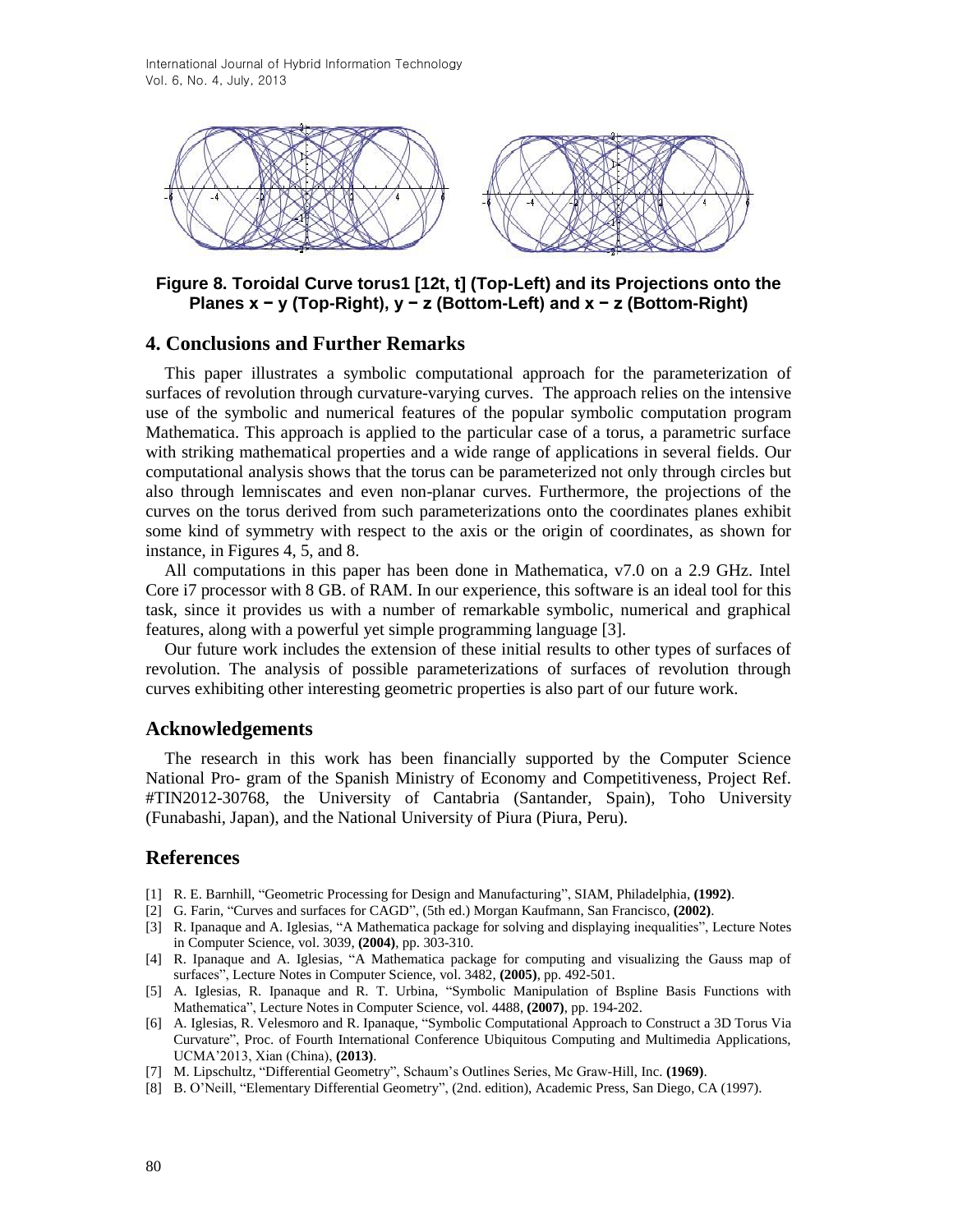- [9] N. M. Patrikalakis and T. Maekawa, "Shape Interrogation for Computer Aided Design and Manufacturing, Springer Verlag, Heidelberg, **(2002)**.
- [10] A. Presley, "Elementary Differential Geometry", Springer-Verlag, London Berlin Heidelberg, **(2001)**.
- [11] K. S. Ray and B. K. Ray, "An algorithm for Line Drawing Using Parametric Equation", International Journal of Computer Graphics, IJCG, vol. 2, no. 1, **(2011)**, pp. 9-16.
- [12] K. S. Ray and B. K. Ray, "Drawing Lines and Conic Sections using Method of Deviation", International Journal of Computer Graphics, IJCG, vol. 3, no. 2, **(2012)**, pp. 1-12.
- [13] Y. Talpaert, "Differential Geometry with Applications to Mechanics and Physics", Marcel Dekker Inc., New York, Basel, **(2001)**.
- [14] S. Wolfram, "The Mathematica Book", (4th. edition), Wolfram Media, Champaign, IL & Cambridge University Press, Cambridge, **(1999)**.

#### **Authors**



**Andre´s Iglesias** belongs to the Department of Applied Mathematics and Computational Sciences of the University of Cantabria (Spain), where he has been head of department for the period 2008-12 and postgraduate studies coordinator for seven years. He is also the founder and director of the Computer Graphics and Geometric Modeling research group at his institution. He holds a B.Sc. degree in Mathematics (1992) and a Ph.D. in Applied Mathematics (1995). He has published about 140 international papers and 13 books from Elsevier, Springer-Verlag, IEEE CS Press and Thomson Publishers. He has been the chairman and organizer of more than 40 international conferences and workshops in the fields of computational sciences, computer graphics, geometric modeling and symbolic computation. In addition, he has served as a steering committee member and program committee member in more than 150 international conferences, member of the editorial board of several international journals and reviewer of 140 conferences and more than 80 journal papers, mostly in ISI journals. He has also been scientific expert evaluator of projects for the National Science Foundation (USA), the 7th. Framework Programme (European Union) and many other national and regional public research agencies in different countries. He has been visiting researcher in international institutions such as Wessex Institute of Technology-WIT (UK), International Center of Theoretical Physics-ICTP (Italy), and Izmir Institute of Technology (Turkey), and long-term visiting professor in the University of Tsukuba (Japan) and Toho University (Japan), as well as invited speaker in several national and international conferences. He is an international committee member of the IFIP Technical Committee 5- Information Technology Applications, Workgroup 5.10 - Computer Graphics and Virtual Worlds. His research interests are in the fields of computer graphics, geometric modeling, CAD/CAM, computer animation and videogames, artificial intelligence, symbolic computation, and soft computing.